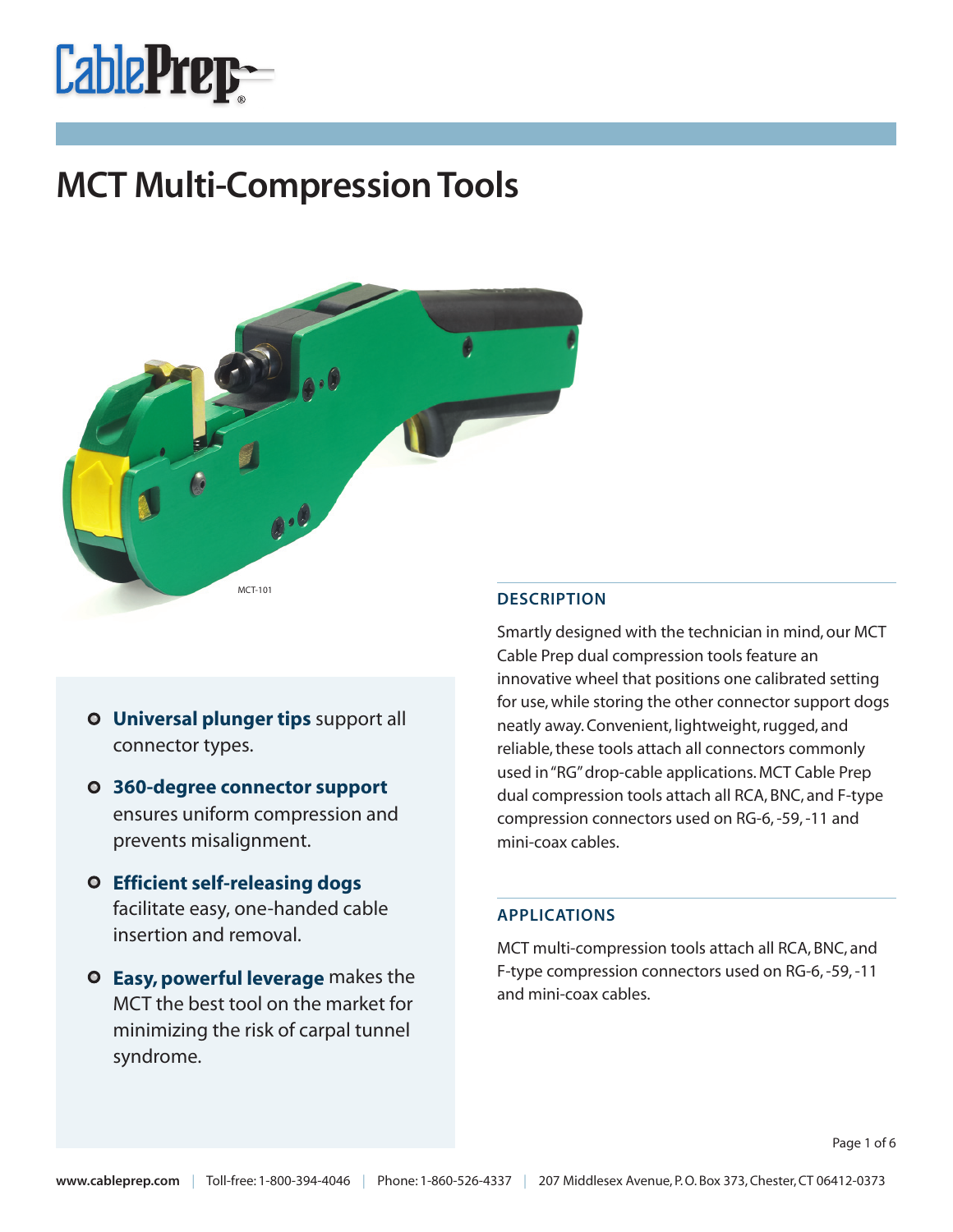

#### **SPECIAL FEATURES**

**"Spin and Store" Connector Support Wheel for Universal Application:** 

An innovative spinning wheel allows easy selection of either of two factorycalibrated settings, while storing the alternate connector support dogs neatly out of the way.



#### **Universal Tips:**

The plunger tips on MCT compression tools are truly universal. The tools support all connector types within a class, with no need to recalibrate the plunger throw or change the tip. The compression throw distance



is set at the factory, and a hex lock nut keeps the tool calibrated over long periods of use. Field recalibration, when necessary for out-of-range connectors, is quick and easy.

### **Slotted Plunger Tip for RCA Connectors:**

The 6/59 plunger tip is slotted to accommodate RCA-type connectors, facilitating easy connector insertion.



#### **360-Degree Connector Support:**

Patented dogs provide 360 degree connector support, thereby ensuring uniform compression and preventing connector distortion caused by misalignment.



#### **Efficient Self-releasing Dogs:**

Cables can be easily inserted and removed from the dogs with one hand, making MCT tools convenient and easy to use. This feature also helps avoid damage to cables.

### **High Mechanical Advantage:**

MCT tool handles give all the leverage needed to attach even the most difficult connectors with just one hand.

### **Ergonomic and Balanced Design:**



Designed with users in mind, these universal compression tools can be operated easily and comfortably with either hand.

Continued next page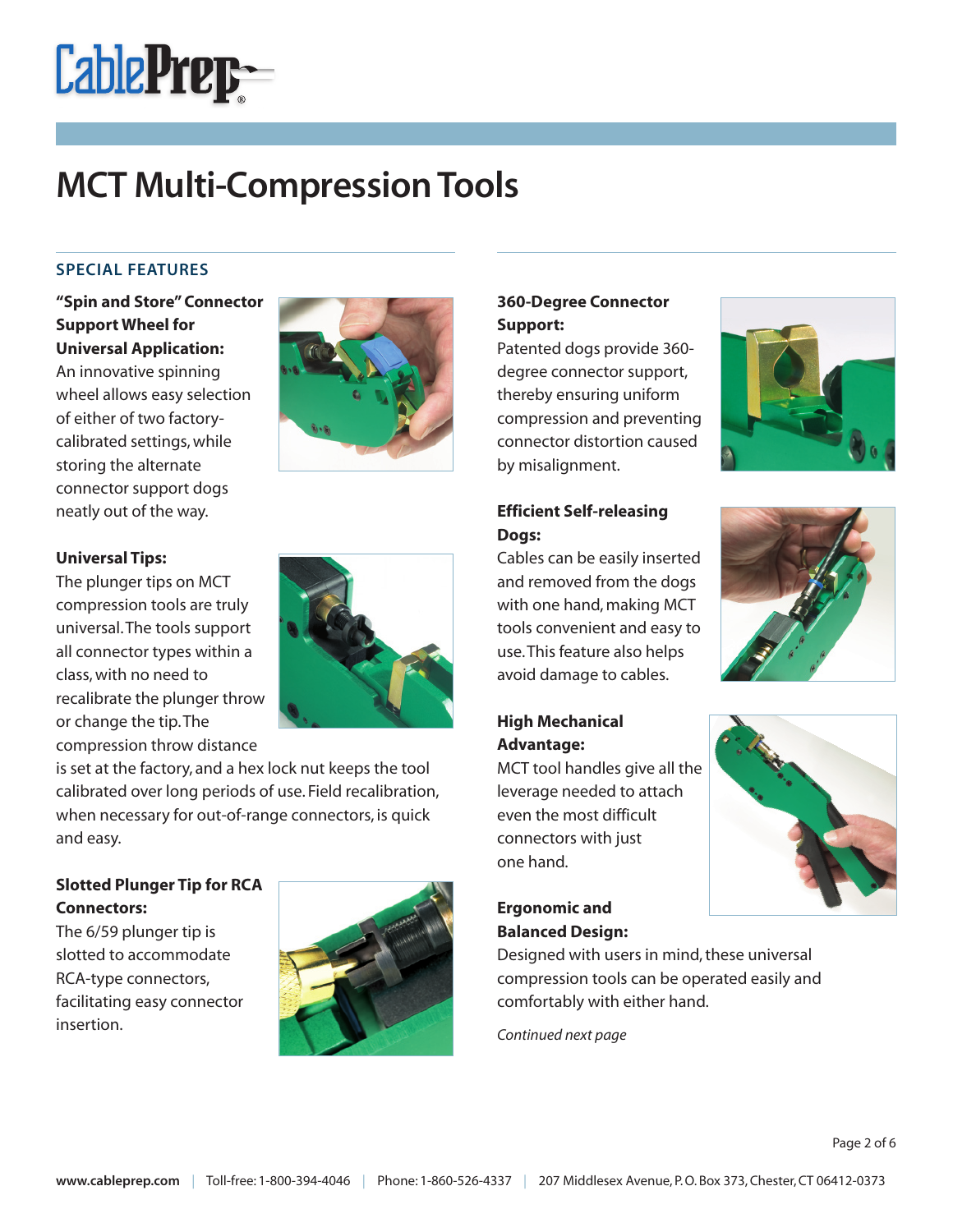

#### **SPECIAL FEATURES** (continued)

#### **Easy-release Handle:**

Spring-loaded handle locks for storage and opens with a quick-release trigger.



#### **Magnetic Wrench Storage:**

A combination calibration wrench and gauge is stored conveniently inside the handle. A magnetic slot keeps the wrench secure between infrequent tool adjustments.



### **Smart, Lightweight Design:**  Constructed of high-strength materials for durability, MCT universal compression tools

are surprisingly lightweight.



#### **Tool Pouch:**

A tool pouch designed specifically for the MCT tool is separately available from Cable Prep.

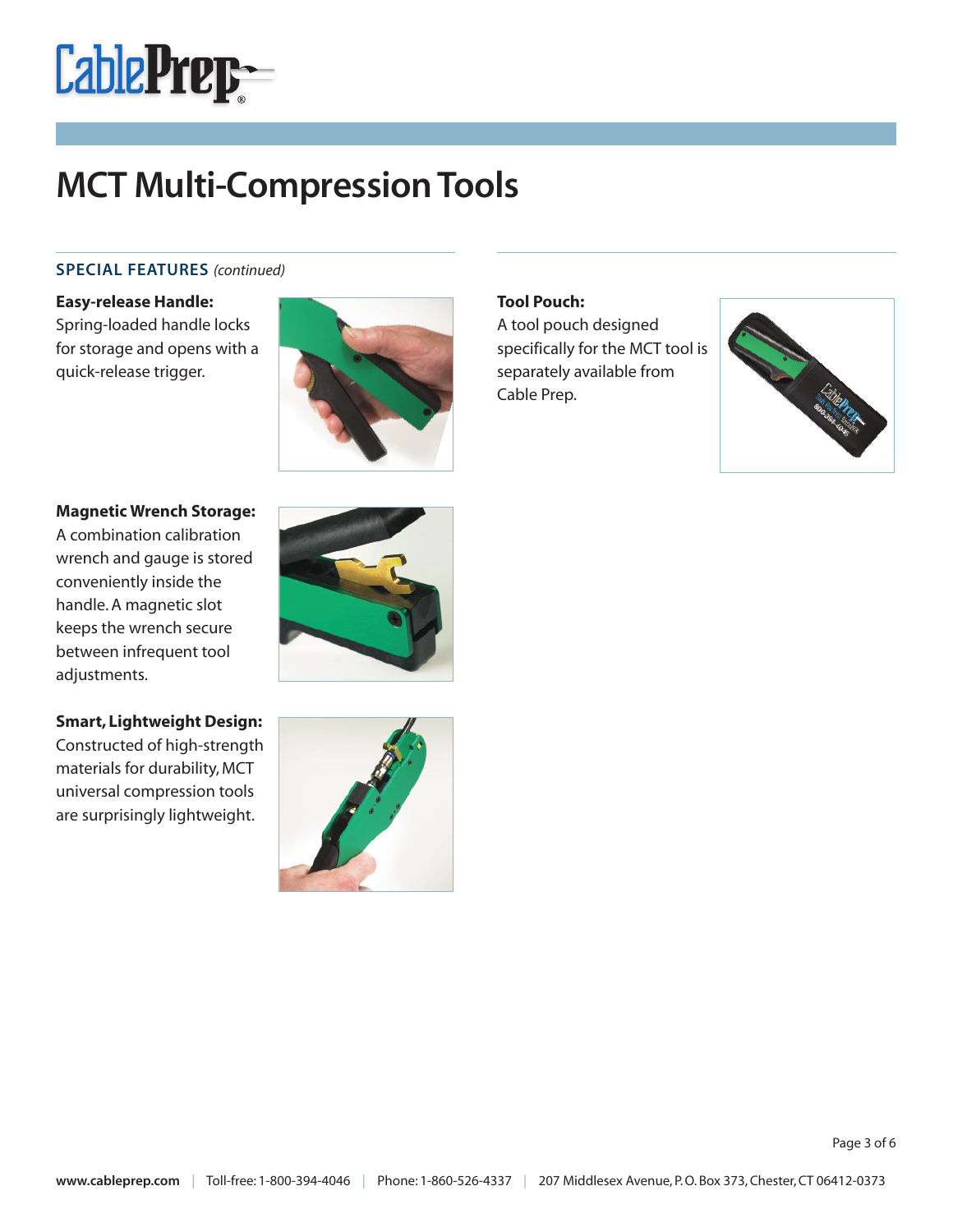

#### **ORDERING INFORMATION**

MCT tools come in two configurations. Each configuration has a connector support wheel with two sets of color-coded dogs. Use the table below to select the tool that supports the classes of connectors that you most often use.

- The MCT-101 is used for RCA, some BNC and F-type connectors used on RG-6, -59, -7 & -11 cables
	- The MCT-102 is used for RCA, BNC, and F-type connectors used on RG-6, -59, and mini cables

Abbreviations used for MCT ordering information:

- **ICC** International Connectors and Cable
- **PPC** Production Products Company
- **PCT** Phoenix Communications Technology
- **SNS** Thomas & Betts Snap-N-Seal

| <b>Manufacturer</b>    | <b>Connector Type</b>                  | <b>MCT-101</b> | <b>MCT-102</b> |
|------------------------|----------------------------------------|----------------|----------------|
| Cablecon               | CX3 6 and 59                           | C.             |                |
| Cablecon               | CX3 BNC                                |                |                |
| <b>Channel Vision</b>  | Push & Seal® 6,59 and mini (F and RCA) | ( II           |                |
| <b>Channel Vision</b>  | Push & Seal® 6, 59 and mini (BNC)      |                |                |
| <b>Channel Vision</b>  | Push & Seal <sup>®</sup> 7 & 11 (F)    |                |                |
| Corning Cablecon       | CX3 6 & 59 (F)                         |                |                |
| Corning Cablecon       | CX3 7 & 11 (F)                         |                |                |
| <b>Corning Gilbert</b> | GAS320QRP                              |                |                |
| <b>Corning Gilbert</b> | Ultra Ease® 6, 59 & mini (F and RCA)   |                |                |
| <b>Corning Gilbert</b> | Ultra Ease® 6, 59 & mini (BNC)         |                |                |
| <b>Corning Gilbert</b> | Ultra Ease <sup>®</sup> 7 & 11 (F)     |                |                |
| Corning Gilbert        | Ultra Range® 6 & 59 (F)                |                |                |
| Digicon <sup>®</sup>   | DS 6, 59 & mini (F and RCA)            |                |                |
| Digicon <sup>®</sup>   | DS 6, 59 & mini (BNC)                  |                |                |
| Digicon <sup>®</sup>   | DS 7 & 11 (F)                          |                |                |
| F-conn                 | FS 6, 59 & mini (F and RCA)            |                |                |
| F-conn                 | FS 6, 59 & mini (BNC)                  |                |                |
| F-conn                 | FS 7 & 11 (F)                          |                |                |

Continued next page

Page 4 of 6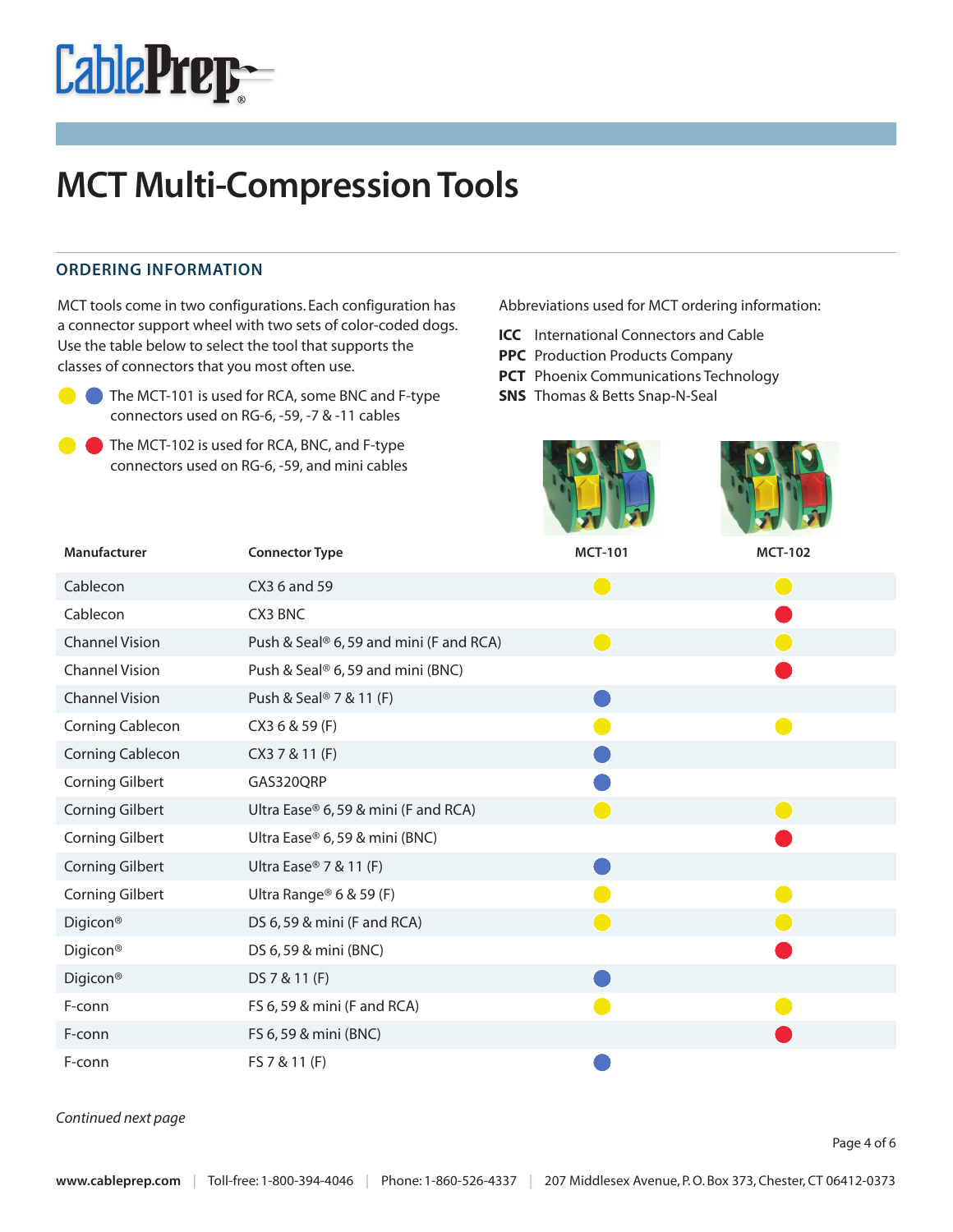

#### **ORDERING INFORMATION (continued)**

| Manufacturer               | <b>Connector Type</b>                      | <b>MCT-101</b> | <b>MCT-102</b> |
|----------------------------|--------------------------------------------|----------------|----------------|
| <b>Holland Electronics</b> | Superlok SLC® 6, 59 and mini (F and RCA)   | $\bigcirc$     | $\bigcirc$     |
| <b>Holland Electronics</b> | Superlok SLC® 6, 59 and mini (BNC)         |                |                |
| <b>Holland Electronics</b> | Superlok SLC® 11 (F)                       |                |                |
| ICC                        | Push & Seal <sup>®</sup> 6 & 59 (F)        |                |                |
| ICC                        | Push & Seal <sup>®</sup> 7 & 11 (F)        |                |                |
| Ideal                      | OmniCONN 6 & 59 (F and RCA)                |                |                |
| Ideal                      | Uniseal <sup>®</sup> 6 & 59 (F)            |                |                |
| Liberty                    | ConnecTec 6 & 59 (F and RCA)               |                |                |
| Liberty                    | ConnecTec 6 & 59 (BNC)                     |                |                |
| Paladin                    | Seal Tight <sup>®</sup> 6 & 59 (F and RCA) |                |                |
| Paladin                    | Seal Tight <sup>®</sup> 6 & 59 (BNC)       |                |                |
| Phoenix (PCT)              | DRS 6 & 59 (F and RCA)                     |                |                |
| Phoenix (PCT)              | Mini 59 (F)                                |                |                |
| Phoenix (PCT)              | DRS 6 & 59 (BNC)                           |                |                |
| Phoenix (PCT)              | DRS 7 & 11 (F)                             |                |                |
| Phoenix (PCT)              | TRS 6 & 59 (F)                             |                |                |
| Phoenix (PCT)              | TRS 7 & 11 (F)                             |                |                |
| Pico Macom                 | Perma Seal II® 6 & 59 (F)                  |                |                |
| Pico Macom                 | Perma Seal II® 7 & 11 (F)                  |                |                |
| Pico Macom                 | Push and Seal 6, 59 and mini (F and RCA)   |                |                |
| Pico Macom                 | Push and Seal 6, 59 and mini (BNC)         |                |                |
| PPC                        | CMP Mini 59 (F)                            |                |                |
| PPC                        | CMP 6 & 59 (RCA)                           |                |                |

 $\mathbb{P} \left[ \mathbf{0} \right]$ 

**AD** 

P

Continued next page

Page 5 of 6